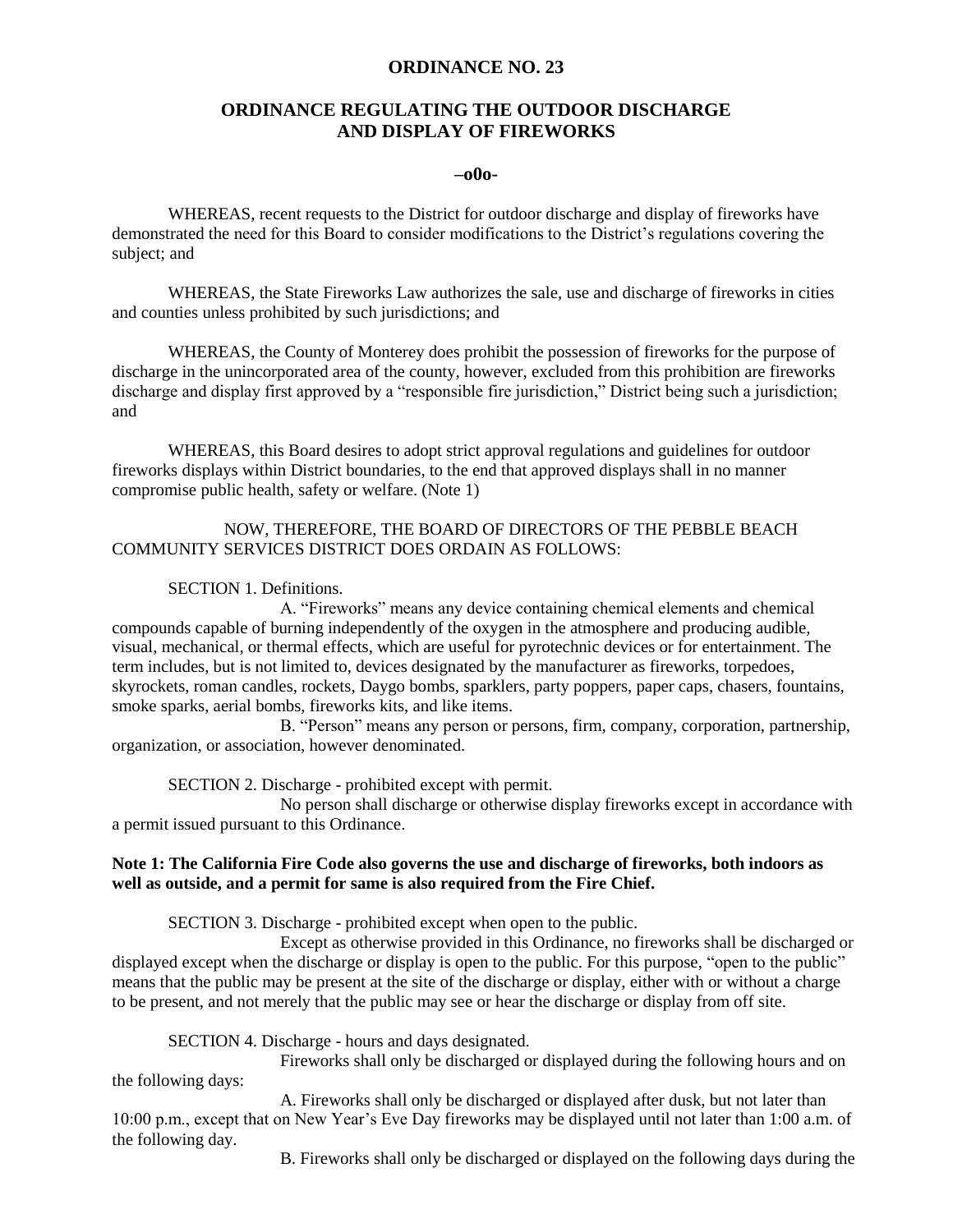hours set out in subsection A immediately above:

1. New Year's Eve Day.

2. July 4.

3. Any day appointed by the President of the United States as a one time celebration of a holiday, fast, or thanksgiving.

4. Any day on which an event of benefit to a significant segment of the community occurs, provided the discharge or display is held in connection with the event.

5. Up to a maximum of three days per calendar year for private events held on commercial private property, provided the discharge or display is held in connection with the event. Any permit issued for such private event shall be exempt from the provisions of Section 3 of this ordinance.

SECTION 5. Permit to discharge - application - time limit.

Any person desiring to discharge or display fireworks shall submit a completed application to the District Fire Chief no later than 60 days prior to the discharge or display on a form prescribed by the District General Manager. No application submitted later than 60 days prior to the proposed discharge or display shall be accepted. No application shall be deemed complete, and therefore deemed made and submitted, unless and until all information and materials required pursuant to Section 6, below, and any other materials and information reasonably required by the Fire Chief, shall have been received and verified by the Fire Chief.

SECTION 6. Application - contents - fee.

A. An application to discharge or display fireworks shall include the following information, provided that the Fire Chief may require additional information in the exercise of his or her sole discretion, and shall be made on a form devised by the Fire Chief:

1. Name, address, phone number, fax number of applicant.

2. Name, address, phone number, fax number of the sponsoring organization, if different from the applicant, and the name of the event, if any.

3. Name, address, phone number, fax number of the pyrotechnician who will present the discharge, together with a copy of a current pyrotechnics license issued by the State of California.

4. Site of the discharge, including street address and site plan. The site plan shall include, without limitation, the point where fireworks will be discharged; fall out area dimensions and proximity to roads, buildings, trees and overhead obstructions; description fall out area for size of fireworks being utilized; audience location; location of all nearby roads, buildings, trees, overhead obstructions; proximity of pyrotechnician to firing site.

5. Date, time and duration of discharge or display.

6. Type of discharge, including number and size.

7. Proof of general liability insurance in an amount not less than five million dollars, with no deductible, to include insurance of the general public against damage to property and injury and/or death to persons as a result of the discharge or display, and naming the District and each of its officers, agents and employees as additional insureds. The pyrotechnician supervising the display shall also be named as additional insured.

8. Workers compensation insurance as required by California law.

9. A statement that required insurance shall not be cancelled or modified in any manner without prior notification to the District.

10. A statement that the following reports will be filed by the pyrotechnician in charge, as needed or required: (a) a verbal report within 24 hours of a fire requiring emergency action or response as a result of fireworks firing, or injury or death to the public or crew; (b) within 10 days following the discharge or display, a report to the Fire Chief or his or her designee of any duds or misfires including manufacturer's name, type and size, and a brief account of the cause of injury to any person from the fireworks and such person's name and address; (c) within 10 days following the discharge or display, violations of the California Health and Safety Code relating to public display of fireworks; (d) within 10 days following the discharge or display, names of all licensed and unlicensed assistants.

11. Names and addresses of owners of property within 1,000 feet of the boundaries of the site of the discharge, as determined by the Fire Chief, together with mailing labels for use